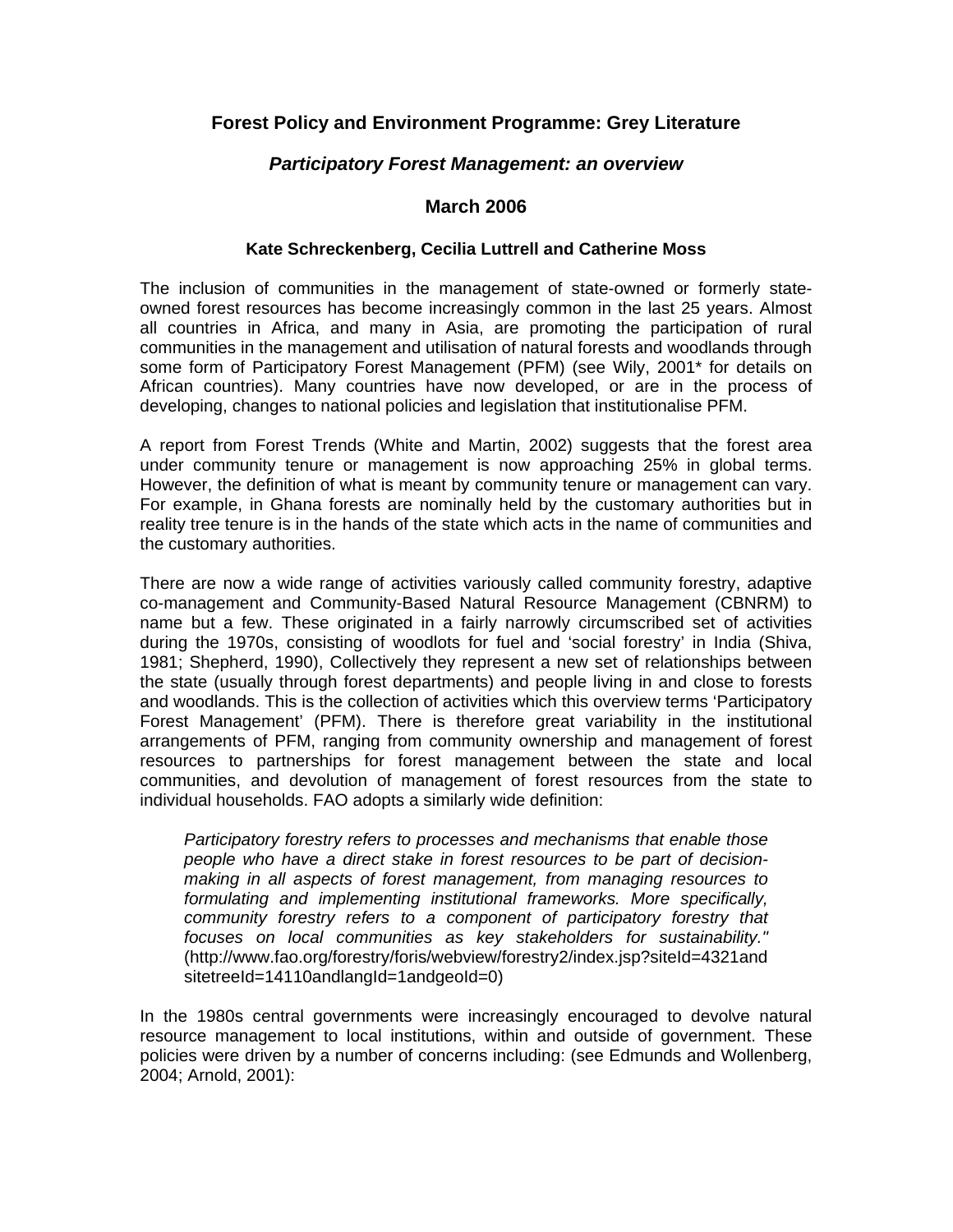- concerns to reduce the role of, and cost to, the state in protecting forests and the conservation value of forests.
- environmentalist images of more effective resource protection by those living in close proximity to the resource
- an assumption that local control would help protect local livelihoods for large numbers of rural households;
- a belief that decentralised institutions are more locally responsive and would manage forests more efficiently by harnessing the skills, motivation and labour of interested local populations;
- a philosophical commitment to people's participation in their own affairs, and to the principles of self-determination and democracy.

Different motivations dominated in different countries. In Nepal and India community forestry programmes were initially conceived to reverse degradation of national forests, which could not be managed and protected effectively by state forestry services (Springate-Baginski et al., 2003; Khare et al., 2000). This was also one of the motivations for the establishment of the first village-owned forest reserves in Tanzania (and perhaps in Africa), described by Wily (1995). Rural poverty alleviation was a further motivation behind Leasehold Forestry in Nepal and Joint Forest Management in India (Thoms et al, 2003; Khare et al., 2000). Increasing local communities' involvement in forest management has in many cases been associated with governmental decentralisation programmes, such as in Honduras and Bolivia where responsibility for forest management, and for increasing local people's involvement in it, has been devolved to municipal authorities (Nygren, 2005; Nebel et al., 2003). In contrast with cases from developing countries, those from Europe and North America have shown no significant 'top-down' drive for participatory forest management, and involvement of communities has proceeded on a case by case basis. This has resulted in great variability in the role of participatory forest management and the institutional arrangements that have developed (Baker, 2003; Jeanrenaud, 2001).

Elsewhere, as in Cameroon and Bolivia, donors, political organisations and NGOs have been instrumental in developing participatory forest management programmes. These programmes emerged in recognition of local people's rights to resources, controlled by state authorities and exploited by the timber industry, that could be better used in improving the livelihoods of the poor (Djeumo, 2001; Nebel et al., 2003). Indeed the support of the international community for efforts to achieve sustainability and efficiency through decentralisation and public sector reform was a major factor in the promotion of PFM (Hobley, 1996). In 1997, the UK's Department for International Development alone was funding over 200 PFM projects. Early support for PFM was motivated by donors' interests in improving the conservation status of forests that were largely out of reach (both in terms of physical access and resource availability) of forest departments. However, this soon gave way to an interest in PFM as a route to poverty reduction. This shift in emphasis took place within the context of a global focus on poverty reduction (as illustrated by the Millennium Development Goals and the promotion of national Poverty Reduction Strategies) and the recognition that the location of many of the world's poorest people in and around forests suggested an important role for forests in poverty alleviation. While the contribution of forests to national economic development and poverty reduction is often argued to be significant, the magnitude of this contribution (Oksanen et al., 2003) is unclear. This is particularly true for PFM, which because of its direct engagement with local communities, has often been assumed to be an obvious way to achieve poverty reduction.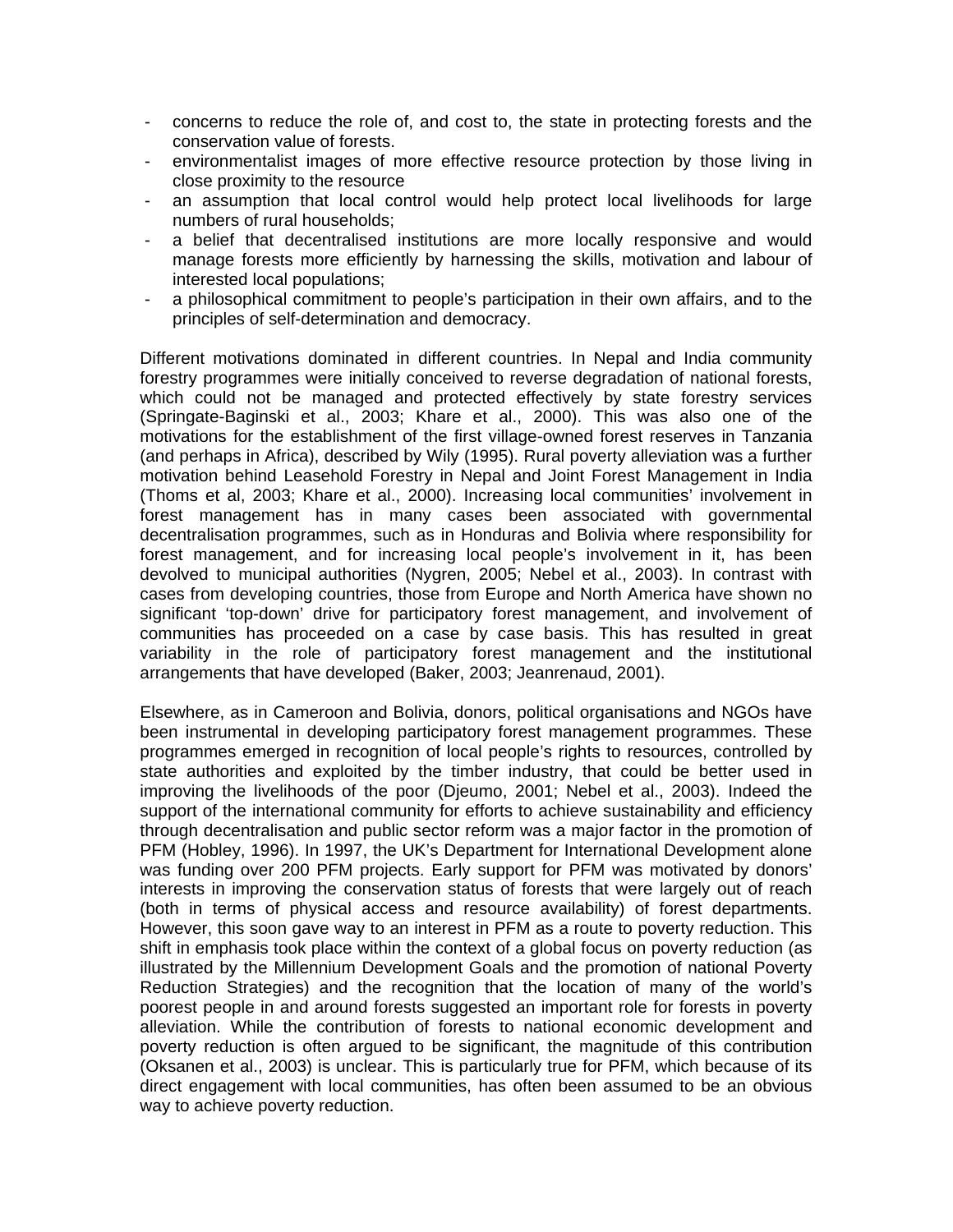A wide variety of objectives and management arrangements are therefore subsumed under the heading of PFM (see Table 1). These vary according to the forest type and the marketed and non-marketed benefits which are sought. For high-value tropical moist forests, they range from community consultations prior to industrial logging operations (as in Ghana, Indonesia) through to full community involvement in logging operations and timber transformation (as in Cameroon [see Brown and Schreckenberg, 51], Honduras, Mexico [see Klooster, 38]). For lower-value tropical dry forests, they include community involvement in biomass regeneration (The Gambia, Tanzania), community plantations (Vietnam, Ethiopia), and involvement in fuel wood production and the commodity chain (Niger). In addition to the direct benefits from timber and timber products, consideration must also be given to other benefits such as non-timber forest products (NTFPs) and bush meat. The range of community/private sector partnerships is also expanding considerably, and now includes plantation and out-grower schemes (Underwood, 1990), carbon sequestration programmes (under the clean development mechanism), forest-based ecotourism and conservation-linked production schemes.

PFM also encompasses a wide range of different co-management arrangements with different levels of control from relatively conservative "benefit sharing" to genuine "community-based natural resource management" where local communities have full control over management of the resource and the allocation of costs and benefits. These differences are highlighted by Wily (2002) in her review of the forms of PFM allowed for by policies in Uganda, Kenya, Tanzania and Ethiopia. A review by Moss *et al.* (2005) differentiates between PFM projects on the basis of a number of factors (see Table 1), including: how they were set up; by whom (i.e. social movements, government programmes or development intervention); whether there was real devolution of power; the level of participation, control and ownership; and what the situation was prior to the introduction of PFM.

|       |  | Table 1 Different variables of different forms of PFM (adopted from Moss et al, |  |  |  |  |  |
|-------|--|---------------------------------------------------------------------------------|--|--|--|--|--|
| 2005) |  |                                                                                 |  |  |  |  |  |

| <b>Element</b>   |                                                                                               |  |  |  |  |
|------------------|-----------------------------------------------------------------------------------------------|--|--|--|--|
| 1                | Objective and motivation for PFM and the state's objective in changing policy                 |  |  |  |  |
|                  | and legislation                                                                               |  |  |  |  |
| 2                | Extent and development of PFM programme                                                       |  |  |  |  |
| 3.1              | Ownership of the forest resource. Categories may include:                                     |  |  |  |  |
|                  | Public bodies – national or state governments; local governments at regional,<br>$\mathsf{O}$ |  |  |  |  |
|                  | provincial or district level; local administrations at city, municipality, village or         |  |  |  |  |
|                  | other levels                                                                                  |  |  |  |  |
|                  | Private bodies – such as individuals or industries<br>$\Omega$                                |  |  |  |  |
|                  | Community groups<br>o                                                                         |  |  |  |  |
|                  | Indigenous or tribal peoples<br>O                                                             |  |  |  |  |
| 3.2              | Decision making in forest management:                                                         |  |  |  |  |
|                  | The parties involved,<br>0                                                                    |  |  |  |  |
|                  | The form and duration of the management agreement and the unit of forest<br>0                 |  |  |  |  |
|                  | to which it relates, e.g. 5 year forest management plan                                       |  |  |  |  |
| 3.3 <sub>2</sub> | Rules and regulations for obtaining access to subsistence products from the                   |  |  |  |  |
|                  | resource                                                                                      |  |  |  |  |
| $3.4^{\circ}$    | Ability to generate income from forest products. Rules and regulations                        |  |  |  |  |
|                  | concerning mechanisms for harvesting and marketing different forest products                  |  |  |  |  |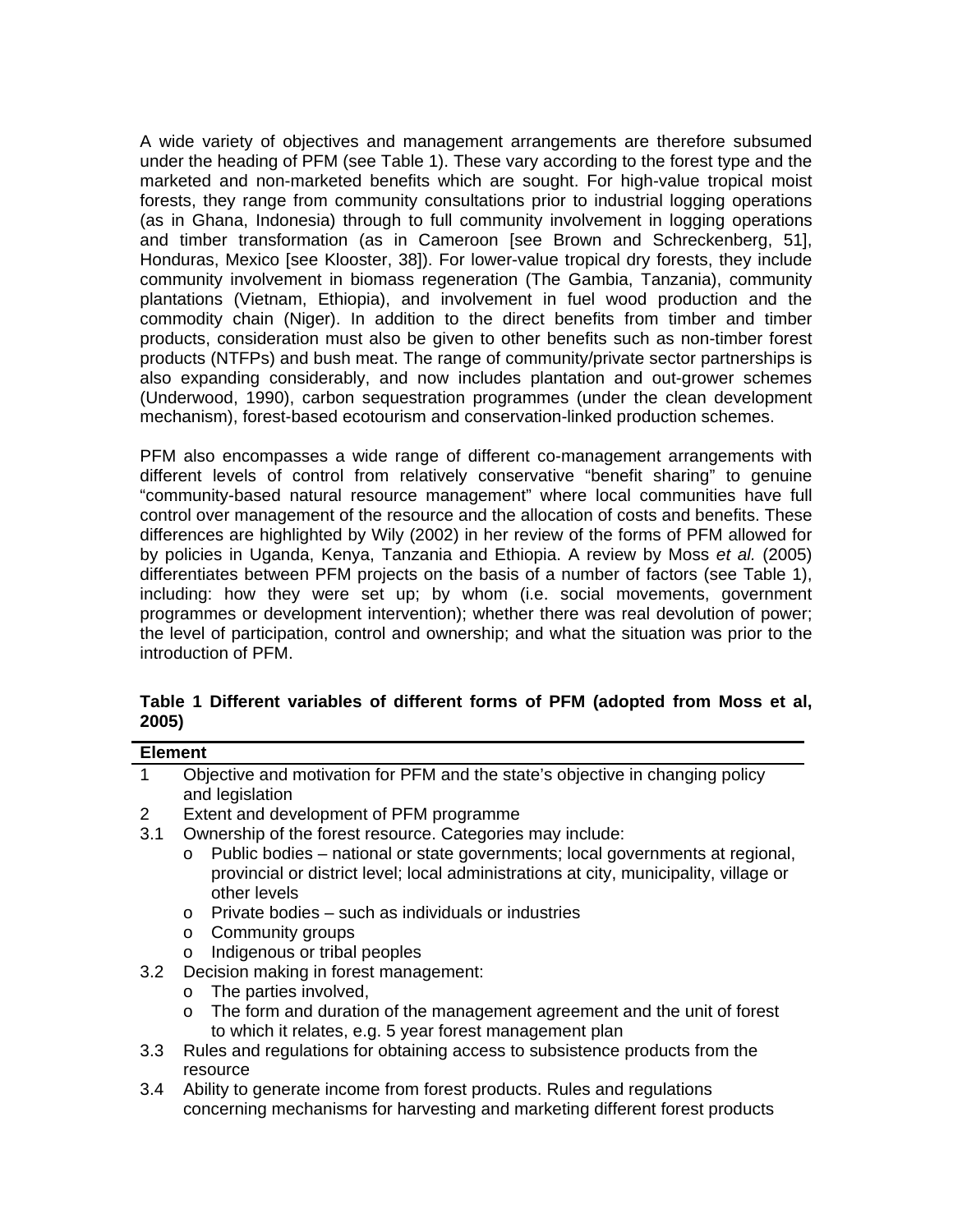including:

- o Benefit sharing mechanisms
- o Legal requirements for harvesting and marketing
- o New skills and knowledge required
- 4 Mechanism for exclusion of outsiders including:
	- o The existence of any legislation,
	- o The means of excluding outsiders
	- o The effectiveness of exclusion
- 5 Type of forest and its value, particularly for timber
- 6.1 Inputs required by the community to establish new forest partnership including:
	- o Institutional developments within the community
	- o Preparation of management plans and other legal documents
	- o An estimation of the cost of these inputs (where available)
- 6.2 Inputs required by outside agencies to establish new forest partnership and involve community in it, including:
	- o Capacity building with communities
	- o Technical inputs

 $\overline{a}$ 

- o Administrative inputs
- o Cost of these inputs
- 7 The organisation of forest users for the purpose of managing and exploiting the resource

There is an expectation that PFM can bring substantial benefits in terms of livelihood security and poverty reduction, as well as providing important indirect benefits to the poor in terms of improved local governance and empowerment. At the same time, there is growing concern that PFM approaches may not be as pro-poor as they could be and that, in some cases, poor people may be actively disadvantaged by PFM initiatives. It is recognised that many programmes supporting co-management and community based management of forests have outcomes that are not positive for the poorest elements of society. Co-management processes, and the institutional arrangements that oversee their implementation, may easily be dominated by wealthier, more powerful members of the community, producing an outcome that perpetuates or even reinforces social inequity. In the worst case, termination of "open access" in favour of "controlled utilisation" can actually result in negative impacts on the poorest members of the community (e.g. women and marginalized ethnic groups), who may lose access to the resource. For example in some cases users have been excluded from forest-user groups (Nepal) and in others the returns from co-management are not sufficient to cover community investments (East Africa). This may not be the case where communities have complete ownership.

The lack of solid evidence for the impacts of PFM is in part due to the difficulty of measuring the range of costs and benefits for different groups of people. Substantial efforts have been made to monitor the quantity and value of forest goods and services accruing to communities at an aggregate level but, with the notable exception of recent work in Zimbabwe (Cavendish, 2000) and Nepal<sup>[1](#page-3-0)</sup>, less attention has been paid to the distribution of benefits within communities.

<span id="page-3-0"></span><sup>&</sup>lt;sup>1</sup> See, for example, the joint special issue on Community Forestry in Nepal by ODI's Rural Development Forestry Network and the Nepal-based Journal of Forest and Livelihood (www.odifpeg.org.uk).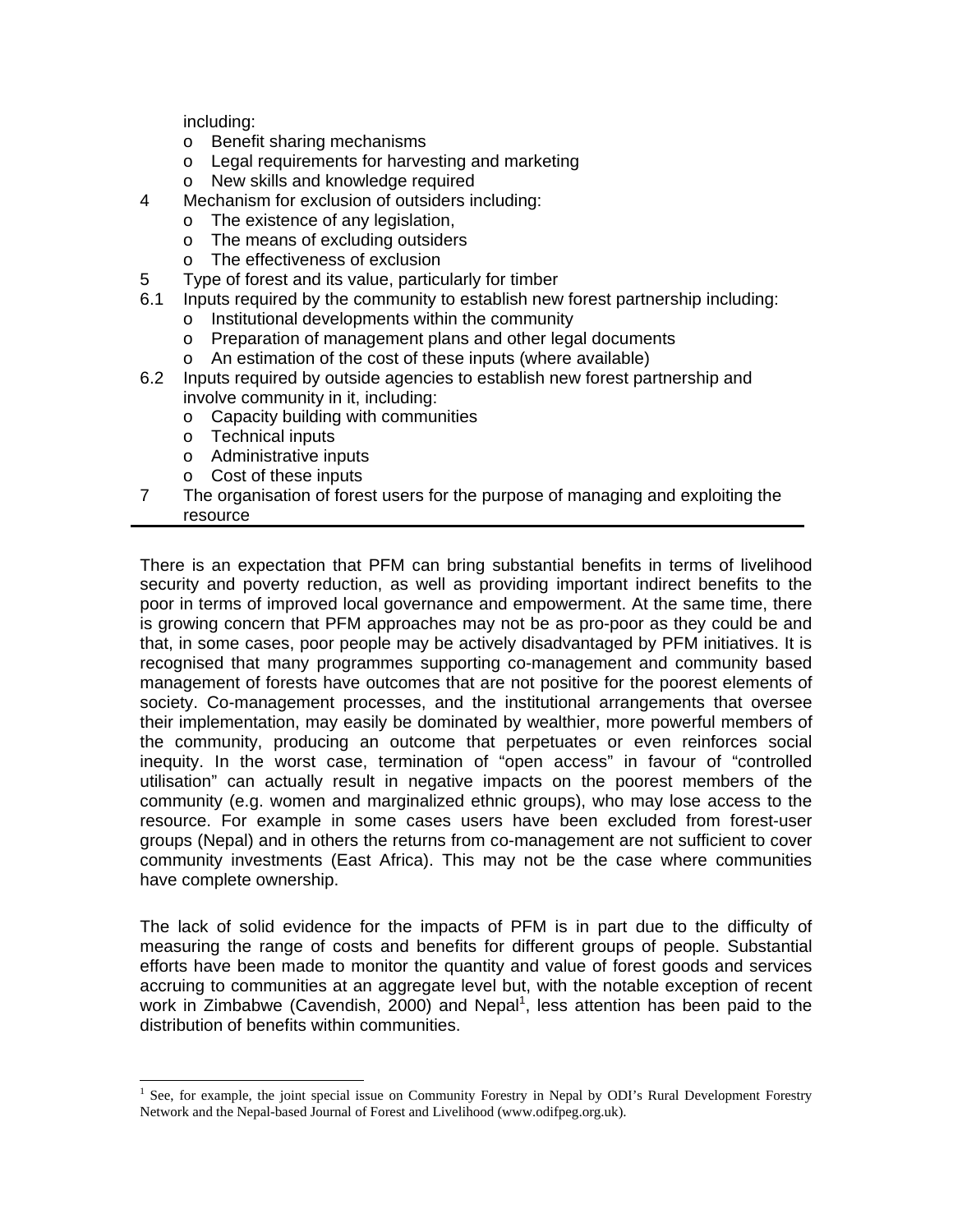So what is the way forward? Based on a review of community-based forest management in six countries, Menzies (2002) argues that PFM has reached the position where it can make the shift form experimental projects to becoming institutionalised as an accepted model of management but that, in order for this to happen, partners in the projects still have to work to reach a shared understanding that keeps communities at the centre of forest management. A 'second generation' of PFM initiatives needs to become more responsive to local situations (Thin and Gardingen, 2003). They must understand how policy, legal and institutional frameworks can alter the impact of PFM with respect to its capacity to provide a range of poverty-reducing benefits (from safeguarding subsistence use of forest products to increasing income-generating opportunities). In particular, they need to address concerns that the benefits from PFM may not be sufficient to cover the costs imposed on poor communities, which raises doubts over the longer-term viability of the approach.

On a positive note there is an increasing recognition that empowerment is an important outcome of PFM. The huge investment in time which many of these schemes require may be recompensed not only in terms of tangible economic benefits and products, but by the less visible aspects of political capital, empowerment in terms of decision making, and good governance more generally (Wily, 2003; Amente and Tadesse, 2004). The challenge now is to manage forest resources for multiple benefits, requiring communities not only to reconcile competing internal interests, but also to manage a complex interface with both the state (representing the public interest, nationally and globally) and the forest industry.

Note: The references with an asterisk (\*) are included in the ODI Forest Policy and Environment Programme's *Forestry Grey Literature Collection*: [www.odifpeg.org.uk/publications/greyliterature](http://www.odifpeg.org.uk/publications/greyliterature)

#### **References**

\*Amente, G. and Tadesse, T. (2004) *The contributions of Participatory Forest Management (PFM) towards good governance: the case of WAJIB approach in Ethiopia.*

Brown, D., and Schreckenberg, K., (2001) *Community forestry: facing up to the challenge in Cameroon.* Rural Development Forestry Network Paper 25a, ODI.

Cavendish, W. P. (2000) *Empirical regularities in the poverty-environment relationship of rural households: Evidence from Zimbabwe.* World Development 28 11: 1979-2003.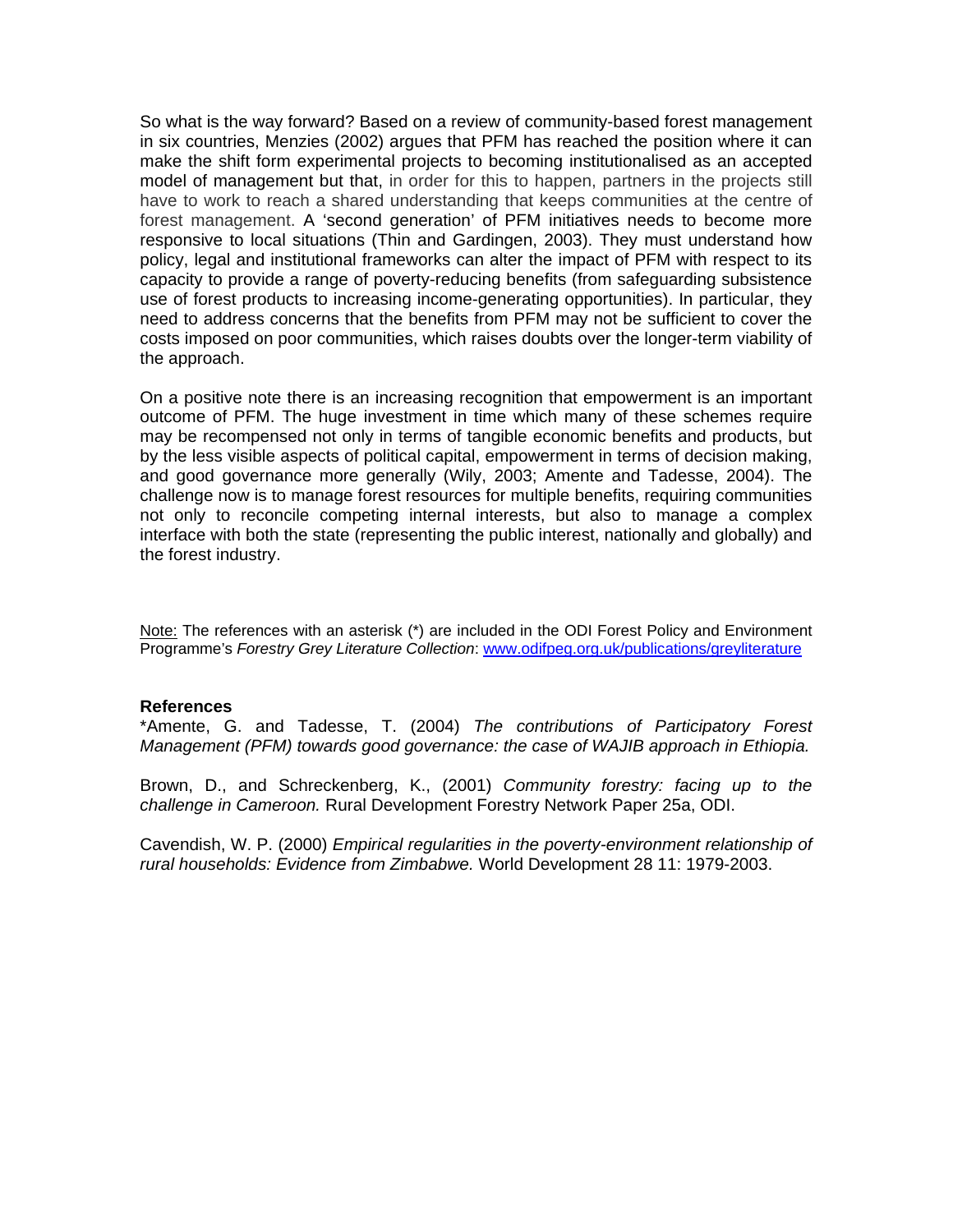Djeumo, A., (2001) *The development of community forests in Cameroon: origins, current situation and constraints*. Rural Development Forestry Network Paper 25b(i), ODI.

Hobley M. (1996) *Participatory Forestry: The Process of Change in India and Nepal.* ODI, London.

Khare, A., Sarin, M., Saxena, N.C., Palit, S., Bathla, S., Vania, F., and Satyanarayana, M., (2000) *Joint Forest Management: policy, practice and prospects. Policy that works for forests and people series no. 3.* World Wide Fund for Nature-India, New Delhi and International Institute for Environment and Development, London.

Klooster, D., (2000) *Institutional Choice, Community, and Struggle: A Case Study of Forest Co-Management in Mexico.* World Development, 28, 1, 1-20.

\*Menzies, N. (2002) *Global Gleanings: Lessons from Six Studies of Community Based Forest Management around the World.* A report prepared for the Ford Foundation's Environment and Development Affinity Group (EDAG)

Moss, C., Schreckenberg, K., Luttrell, C. and Thassim, E. (2005) *Participatory Forest Management and Poverty Reduction: a review of the evidence* Draft review, ARPIP project, and ODI. Available at: [http://www.odi.org.uk/fpeg/activities/environmental\\_governance/SO137/impact\\_revie](http://www.odi.org.uk/fpeg/activities/environmental_governance/SO137/impact_review.pdf) [w.pdf](http://www.odi.org.uk/fpeg/activities/environmental_governance/SO137/impact_review.pdf)

Nebel, G., Jacobsen, J.B., Quevedo, R., and Helles, F., (2003) *A strategic view of commercially based community forestry in indigenous territories in the lowlands of Bolivia*. A paper presented at the International Conference on Rural Livelihoods, Forests and Biodiversity, 19-23 May, 2003, Bonn, Germany. CIFOR, Jakarta, Indonesia.

Oksanen, T., Pajari, B., Tuomasjukka, T. 2003. *Forest in poverty reduction strategies: capturing the potential.* EFI Proceedings no 47. European Forestry Institute, Joensuu.

Shepherd, G. (1990) *Forestry, social forestry, fuelwood and the environment: a tour of the horizon.* Social Forestry Network Paper 11a, ODI.

Shiva, V., Sharatchandra, H.C. and Bandyopadhyay, J. (1981) *Social, Economic and Ecological Impact of Social Forestry in Kolar*. Indian Institute of Management, Bangalore, India.

Springate-Baginski,O., Dev, O.P., Yadav, N.,and Soussan, J., (2003). *Community Forest Management in the Middle Hills of Nepal: the Changing Context*. Forest & Livelihoods vol.3(1) p5-20 July 2003

Thin, N. & van Gardingen Paul (2003). *Legal, institutional and policies issues affecting access to CPRs: forestry*. In Neiland, A.E. (Ed.) Workshop on CPRs in forestry, fisheries, water management and rangeland. DIFD-IDDRA. Portsmouth, UK 19 Mars 2003.